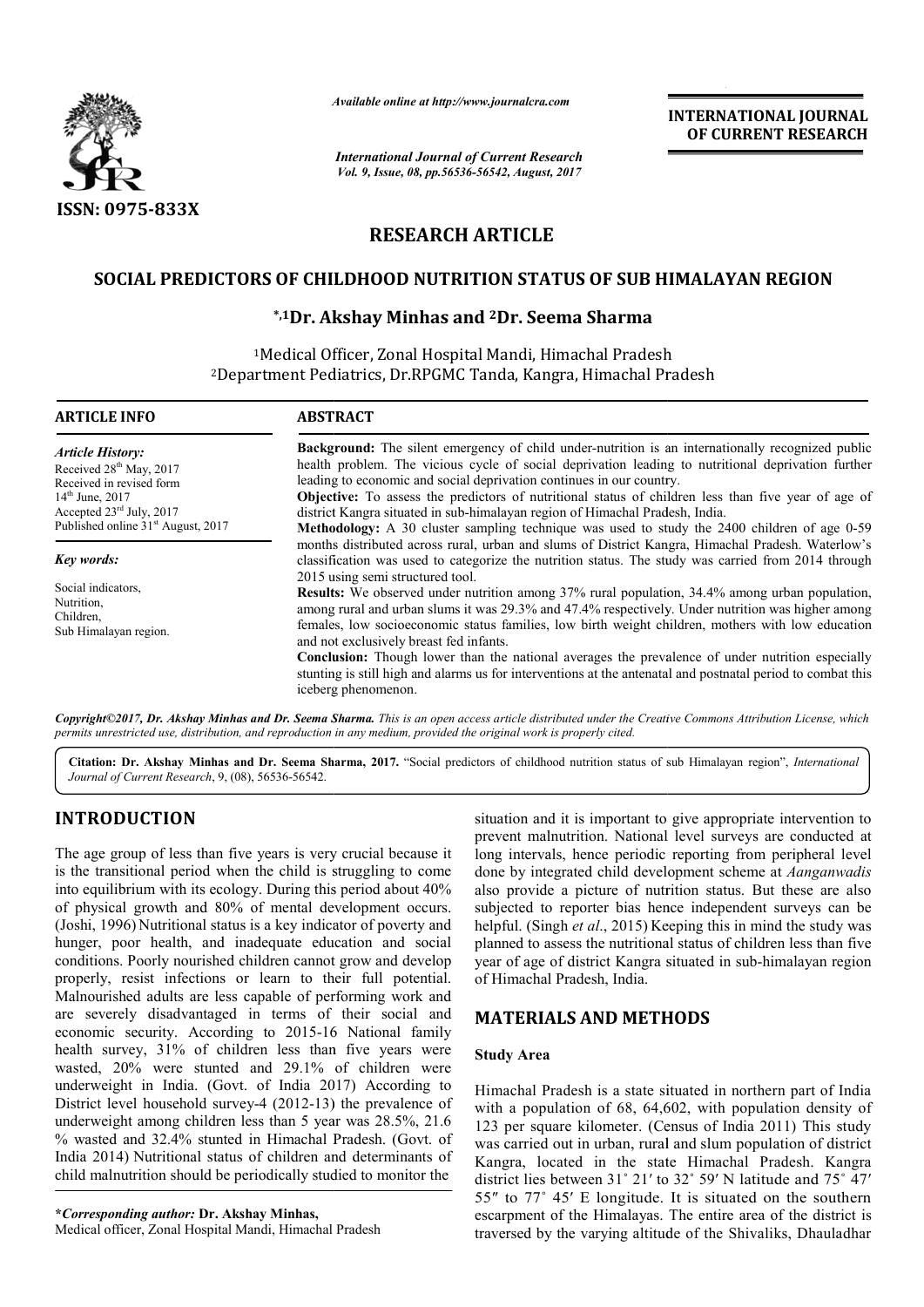and the Himalayas from North West to south east. (Kangra, 2017) The majority of population of district (94.3%) resided in rural areas. For the purpose of study, nine towns of district Kangra heaving 68 wards, with population of 86,281 along with its slum population were included as urban and urban slum population, while rest of the district Kangra, with a population of 14, 23,794 were taken as rural and rural slum population. (Census of India 2011)

### **Study Design**

A community based cross- sectional study

#### **Study Population**

The study population included children in the age group of 0 to 59 completed months of age from the selected areas. The age of the study participants who were less than one month was taken as completed days of life and those who were more than one month were taken as completed months of age on the day of examination. As study population was distributed among Rural and Urban population, to measure socio-economic status for rural participants Uday Parekh scale and modified Kuppuswamy scale in the urban population were used. (Sharma, 2015; Parikh and Trivedi, 1964)

#### **Study Period**

The study was carried out for a period of one year from April 2014 through March 2015.

#### **Sample size**

Estimated population of children less than five years in district Kangra is about 1, 20, 000. Taking margin of error 2%, confidence level 95% and 50% response distribution, minimum sample size was calculated to be 2354 which was round figured for continence to 2400. The study population of 2400 was divided in a proportion of 90% and 10% between rural and urban areas respectively in accordance with the demographic distribution prevalent in Himachal Pradesh hence we recruited 2160 from rural areas and 240 from urban. (Census of India 2011)

#### **Study tool**

A semi structured questionnaire which included demographic profile, socio economic status of the family using Uday Pareek Scale for rural area and Modified Kuppuswamy scale (Sharma, 2015; Parikh and Trivedi, 1964) for urban area, anthropometric measurements (Height & Weight) was used. Birth weight was recorded from mother and child protection card wherever available or through verbal response if the respondent remembered.

#### **Ethical Justification**

The ethical approval for the initiation of the study was sought by Institutional Ethics Committee of Dr. Rajendra Prasad Government Medical College, Kangra at Tanda (H.P.).

### **Sampling technique**

In the study 30 Cluster sampling technique, by World Health Organization for immunization surveillance was used. (World Health Organization, 2008) The study participants from rural areas (2400) were distributed among 30 clusters, which come out to 80 participants per cluster. District Kangra's population is catered by  $440$  Health Sub Centres<sup>5</sup> and each sub centre was considered as cluster or primary sampling unit and children from 0 to 59 months of age was secondary sampling unit. For the recruitment of study population sampling was done in the two phases.

#### **Phase I**

In first phase, 440 Health sub centres were divided into 331 rural and nine urban Health centres. Rural and urban Health Centres were arranged alphabetically and a numerical number was allocated to each health sub centre of rural and urban area. Among these heath sub centres 27 serving rural population and three serving urban were selected randomly by using online software for randomization. The Chief Medical officer of District Kangra was briefed about the study and prior permission was sought. The respective Block Medical Officers of the blocks in which the sub centres were located were informed and due permission was sought to carry out the study.

### **Phase II**

The clusters were mapped and first cluster was picked up randomly by using the lottery method. Before the conduction of study a meeting was held with the health sub centre in charge for obtaining required information about the number of villages/ wards served, number of households in these villages/ wards and the total number of eligible participants. To mark the starting point of the survey an empty bottle was twisted in the courtyard of Health Sub centre. First house in the direction pointed by the bottle was marked as first starting point of that cluster and the subsequent adjacent houses were visited till the required sample size of 80 participants was completed in that cluster. Respondent (mother or care taker of child) was explained about the purpose of study and an informed consent from either parents or legal guardian any adult of household of age more than 18 years of age was sought. If any child was found absent at the time of first visit, that house was visited twice again. During third visit if child is found absent, he or she was excluded from the study and next eligible study participant from other household in the same cluster was included in the study to complete the sample size of 80 in that cluster. Similar procedure was adopted in the remaining 29 clusters. The demographic questions were asked by the interviewer in the language spoken by the natives. Anthropometric measurements (height and weight) of the study participant were recorded. Body weight was measured by the digital weighing scale, which was calibrated and standardized with physical weights issued by the department of Industries Govt. of Himachal Pradesh, India. Allowable error was up to  $\pm$  100 grams.

Measurement was recorded in kilograms and rounded off to 100 grams. Body weight of the subjects was measured by making the child  $>$  two years of age stand motionless, feet spread about 15cm apart and weight equally distributed on both the legs on the weighing machine, with minimum outerwear and no footwear. For children of age less than two years, his or her respondent was asked to stand on weighing scale, first with child in the lap and thereafter without child. Second measurement was deducted from the first measurement and the result was recorded as weight of the child in kilograms. Height was measured in centimetres with stadiometer, having range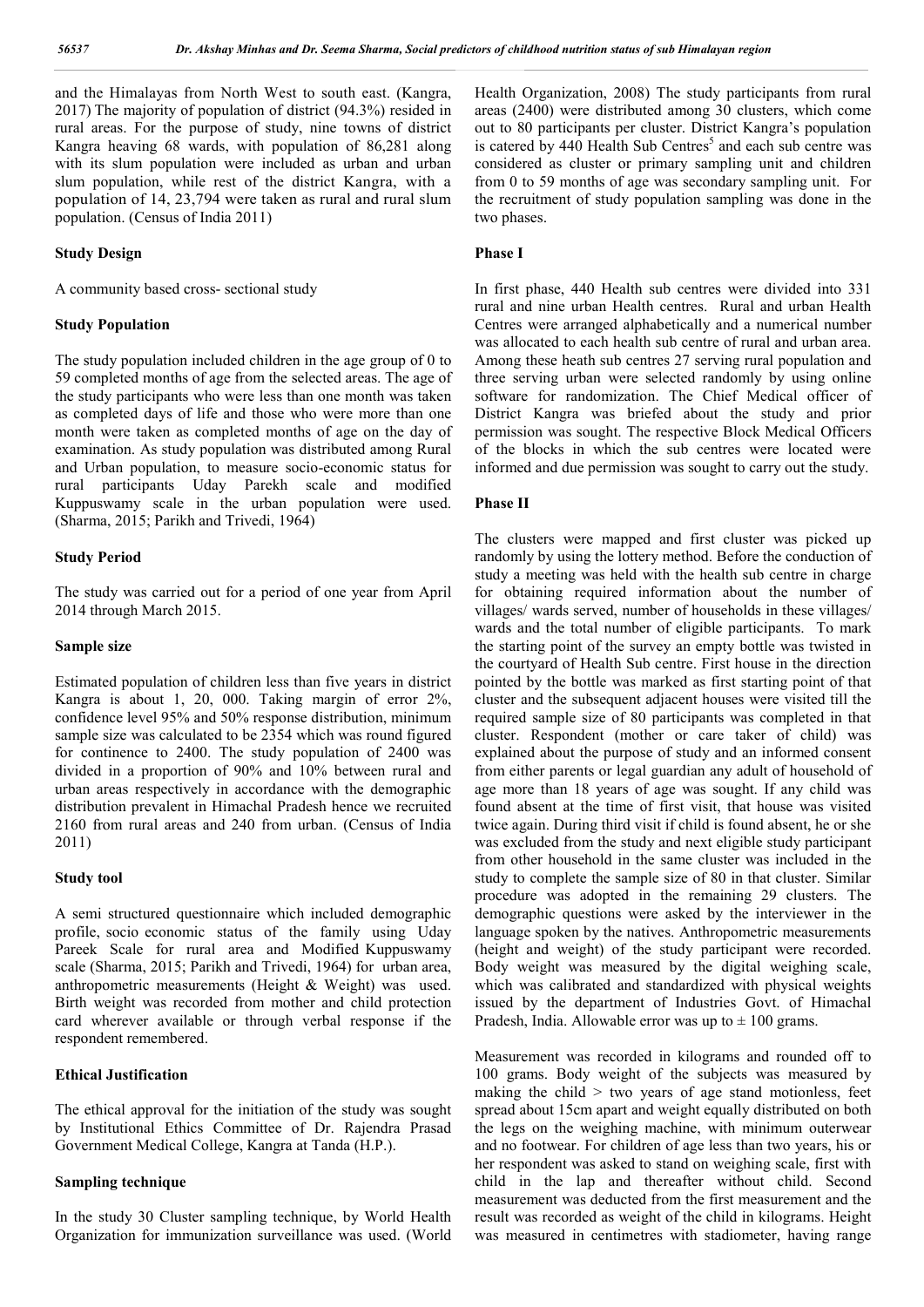from 25 to 205 centimetre (cm) and allowable error  $\pm$  0.5 cm. The measurement was recorded in centimetres and rounded off to one cm. Subjects stood on the platform of stadiometer with minimum outerwear and no footwear, in an erect posture (stand up straight and look straight ahead) against the pole of the stadiometer and with the head positioned so that top of the external auditory meatus is levelled with inferior margin of the bony orbit as well as touching the pole of stadiometer at occipital bone, at scapula, at buttocks and calf muscles. Headpiece of the stadiometer was brought onto the upper most (superior) point on the head with sufficient pressure to compress the hair. For subjects less than two years of age the length was measured by using Infantometer ranging from 40 to 100 centimeter, with allowable error of  $\pm$  0.5 cm.

#### **Statistical Analysis**

Data collected on the variables such as age, gender, Height, Weight and socioeconomic status was summarised as proportions was compared using chi square test. Level of significance was set at the level of 5%.

#### **Operational Definitions**

Illiterate: A person aged seven years and above who cannot read and write with understanding in any language. Exclusively breast fed: children who are only given breast milk, no other liquids or solids, not even water, with the exception of oral rehydration solution or drops/syrups of vitamins, minerals, or medicines) up to 6 months of age. (World Health Organization, 2002) Low birth weight: is defined as less than 2,500 g at birth. (United Nations Children's Fund and World Health Nutritional Status: To compare the nutrition status National Center for Health Statistics (NCHS) growth reference (Hamill *et al*., 1977) was used and further categorized using Waterlow's classification of nutritional status based on height for age and weight for age for malnutrition. (Waterlow, 1972) The classification has been described below:

Normal: Participants heaving weight for height >80% and Height for age >90% of the reference standard data. Stunted: Participants heaving weight for height  $>80\%$  and Height for age  $\leq 90\%$  of the reference standard data. Wasted: Participants heaving weight for height  $\leq 80\%$  and Height for age  $\geq 90\%$  of the reference standard data. Wasted  $&$  Stunted: Weight for height  $<80\%$  and Height for age <90% of the reference standard data.

## **RESULTS**

Among the study population rural participants constituted 88.6%, urban 9.2% and slum (both in rural and urban) constituted the remaining 2.2%. Male to female ratio of participation is highest among urban population as compared to other settings. In rural slum female representation was higher (61.8%). Majority of participants were between age group one to three years (42.9%). Only among rural slum the majority of population was in the age group 3-5 years (52.9%). We also observed that 97% of the study participants were permanent resident of Himachal Pradesh. Majority of mothers (47.3%) of study population were educated up to matriculation and above

and only 7% were working outside home for at least 6 hours a day. Proportion of illiteracy was observed to be highest among rural and urban slums both. Around 51% of the children were exclusively breast fed and majority (62.9 %) were from urban areas. The mean birth weight was 2.25 kg for the population with slum children with lowest birth weight. (Table 1) Using Uday parekh scale among participants from the rural areas, majority 61.6% of the children belonged to the lower middle class families, whereas 36.6% were from the middle class families. We observed that 28.7% of the study participants among rural participants were stunted and 6.3% were wasted with overall malnutrition among 37% rural population. We also observed that females are more malnourished (44.0%) as compare to male participants (30.6%) and the difference was found to be statistically significant (P=0.00). A higher proportion of stunting was observed among 12-36 months age group (38.9%) and lower middle class SES (32.8%) as compared to other groups. Lower middle class in rural area catered the maximum proportion of malnourished population  $(44.0\%)$ . (p=0.00) Near to half of population with illiterate mothers (48.0%) were malnourished. With increasing level of literacy among mothers the proportion of malnutrition among their children decreased significantly in rural area  $(p=0.00)$ . Majority of malnutrition was observed among children who were not exclusively breast fed (78.2%) (p=0.00). The birth weight significantly decreased as we move from normal nutrition to both stunted and wasted population in rural population (p=0.00). (Table 2)

Among the urban population of children under five years of age, malnutrition was observed among 34.4%. The proportion was insignificantly higher among females (42.8%) as compared to males (26.3%) among urban population. with increasing age of population the proportion of malnutrition increased significantly with 50% of 36-60 months children being malnourished. As we move down the socio economic status class among urban population the proportion of malnourishment increased significantly (p=0.04). More than half (54.2%) of the study population in middle class SES were malnutrition. The proportion of wasted children was higher (21.7%) among upper class children as compared to stunting; however the proportion of stunted children were higher as compared to wasted in all other classes of urban population. More than half (53.7%) of non exclusively breast fed children were malnourished. There was no significant difference in birth weight in all the groups of nutrition in urban area. (Table 3) The proportion of malnutrition in the study population residing in rural and urban slums was 29.3% and 47.4% respectively. Stunting was observed to be higher among children of urban slums  $(42.1\%)$  as compared to rural slums  $(17.6\%)$ .

Similarly urban slum observed a higher proportion with both wasted and stunted children as compared to rural slums. Malnourishment was around 10% and 5% higher among females as compared to male children in rural and urban slums respectively. Almost equal proportions of 45% of children between 12-36 months were observed to be malnourished in both rural and urban slum. In rural slum population 47.1% belong to lower class and 44.1% to lower middle class family. However majority of study population (94.7%) of urban slum were from lower middle class. An insignificant trend of malnutrition was observed with socioeconomic status with lower SES catering to higher proportion of malnourished children. (Table 4 and 5)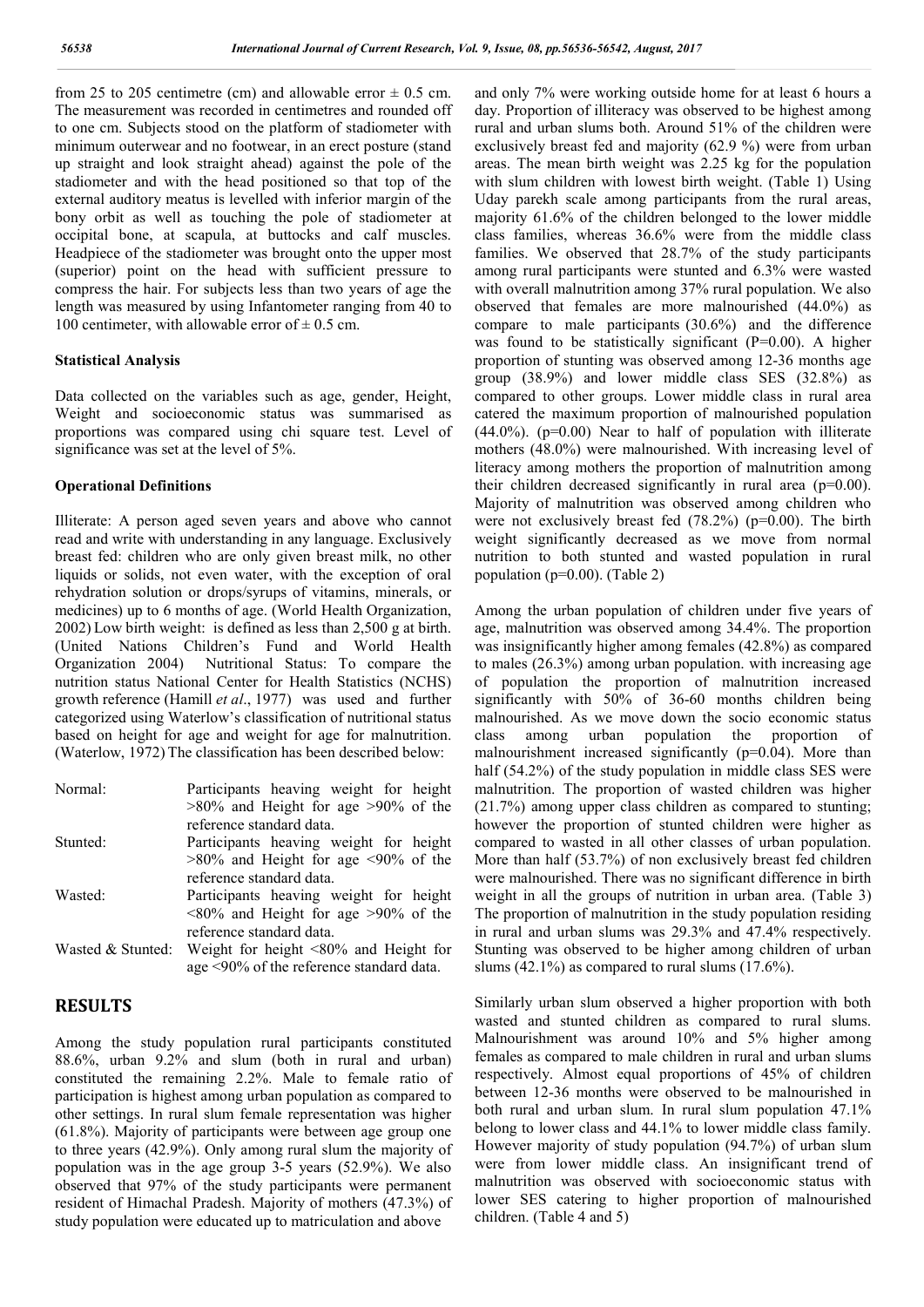| Table 1. Socio demographic                             |                 |                 |                         |                         |                 |  |
|--------------------------------------------------------|-----------------|-----------------|-------------------------|-------------------------|-----------------|--|
|                                                        | Rural           | Urban           | Rural slum              | Urban slum              | Total           |  |
| Total                                                  | 2126<br>100%    | 221<br>100%     | 34<br>100%              | 19<br>100%              | 2400<br>100.0%  |  |
| Sex                                                    |                 |                 |                         |                         |                 |  |
| Male                                                   | 1107<br>52.1%   | 118<br>53.4%    | 13<br>38.2%             | 10<br>52.6%             | 1248<br>52.0%   |  |
| Female                                                 | 1019<br>47.9%   | 103<br>46.6%    | 21<br>61.8%             | 9<br>47.4%              | 1152<br>48.0%   |  |
| Age group in months                                    |                 |                 |                         |                         |                 |  |
| $\leq$ 1                                               | 43<br>2.0%      | 12<br>5.4%      | $\mathbf{0}$<br>0.0%    | $\mathbf{1}$<br>5.3%    | 56<br>2.3%      |  |
| 1 to 12                                                | 494<br>23.2%    | 73<br>33.0%     | $\tau$<br>20.6%         | 1<br>5.3%               | 575<br>24.0%    |  |
| 12 to $<$ 36                                           | 916<br>43.1%    | 94<br>42.5%     | 9<br>26.5%              | 11<br>57.9%             | 1030<br>42.9%   |  |
| 36 to $\leq 60$                                        | 673<br>31.7%    | 42              | 18                      | 6                       | 739             |  |
|                                                        |                 | 19.0%           | 52.9%                   | 31.6%                   | 30.8%           |  |
| Educational qualifications of the mother<br>Illiterate | 148             | 10              | 15                      | 18                      | 191             |  |
|                                                        | 7.0%            | 4.5%            | 44.1%                   | 94.7%                   | 8.0%            |  |
| Primary school                                         | 111             | 6               | 11                      | $\boldsymbol{0}$        | 128             |  |
| Secondary school                                       | 5.2%<br>867     | 2.7%<br>73      | 32.4%<br>6              | $0.0\%$<br>$\mathbf{0}$ | 5.3%<br>946     |  |
| Matriculation and above                                | 40.8%<br>1000   | 33.0%<br>132    | 17.6%<br>$\overline{c}$ | $0.0\%$                 | 39.4%<br>1135   |  |
|                                                        | 47.0%           | 59.7%           | 5.9%                    | 5.3%                    | 47.3%           |  |
| <b>Working Mothers</b>                                 |                 |                 | 8                       | $\overline{2}$          |                 |  |
| N <sub>o</sub>                                         | 2022<br>95.1%   | 201<br>91.0%    | 23.5%                   | 10.5%                   | 2233<br>93.0%   |  |
| Yes                                                    | 104<br>4.9%     | 20<br>9.0%      | 26<br>76.5%             | 17<br>89.5%             | 167<br>7.0%     |  |
| <b>Exclusively Breast fed</b>                          |                 |                 |                         |                         |                 |  |
| Yes                                                    | 1069<br>50.3%   | 139<br>62.9%    | 12<br>35.3%             | $\overline{7}$<br>36.8% | 1227<br>51.1%   |  |
| No                                                     | 1057            | 82              | 22                      | 12                      | 1173            |  |
|                                                        | 49.7%           | 37.1%           | 64.7%                   | 63.2%                   | 48.9%           |  |
| Mean birth weight $(kg \pm 2SD)$                       | $2.26 \pm 1.08$ | $2.47 \pm 0.89$ | $1.11 \pm 1.29$         | $1.33 \pm 1.35$         | $2.25 \pm 1.08$ |  |

#### **Table 2. Rural Participants**

|                                          | Normal          | Stunted                 | Wasted          | Wasted & Stunted | Total           | P value |
|------------------------------------------|-----------------|-------------------------|-----------------|------------------|-----------------|---------|
| Total                                    | 1339            | 611                     | 134             | 42               | 2126            |         |
|                                          | 63.0%           | 28.7%                   | 6.3%            | 2.0%             | 100.0%          |         |
| Sex                                      |                 |                         |                 |                  |                 |         |
| Male                                     | 767             | 264                     | 59              | 17               | 1107            | 0.00    |
|                                          | 69.3%           | 23.8%                   | 5.3%            | 1.5%             | 100.0%          |         |
| Female                                   | 572             | 347                     | 75              | 25               | 1019            |         |
|                                          | 56.1%           | 34.1%                   | 7.4%            | 2.5%             | 100.0%          |         |
| Age group in months                      |                 |                         |                 |                  |                 |         |
| $<$ 1                                    | 23              | 15                      | $\overline{4}$  | $\mathbf{1}$     | 43              | 0.00    |
|                                          | 53.5%           | 34.9%                   | 9.3%            | 2.3%             | 100.0%          |         |
| 1 to 12                                  | 414             | 29                      | 50              | 1                | 494             |         |
|                                          | 83.8%           | 5.9%                    | 10.1%           | 0.2%             | 100.0%          |         |
| 12 to $<$ 36                             | 505             | 356                     | 40              | 15               | 916             |         |
|                                          | 55.1%           | 38.9%                   | 4.4%            | 1.6%             | 100.0%          |         |
| 36 to $< 60$                             | 397             | 211                     | 40              | 25               | 673             |         |
|                                          | 59.0%           | 31.4%                   | 5.9%            | 3.7%             | 100.0%          |         |
| <b>SES</b>                               |                 |                         |                 |                  |                 |         |
| <b>Upper Middle</b>                      | 13              | $\overline{\mathbf{c}}$ | $\overline{0}$  | $\bf{0}$         | 15              | 0.00    |
|                                          | 86.7%           | 13.3%                   | 0.0%            | $0.0\%$          | 100.0%          |         |
| Middle                                   | 551             | 175                     | 38              | 15               | 779             |         |
|                                          | 70.7%           | 22.5%                   | 4.9%            | 1.9%             | 100.0%          |         |
| Lower middle                             | 759             | 430                     | 95              | 26               | 1310            |         |
|                                          | 57.9%           | 32.8%                   | 7.3%            | 2.0%             | 100.0%          |         |
| Lower                                    | 16              | $\overline{4}$          | -1              | 1                | 22              |         |
|                                          | 72.7%           | 18.2%                   | 4.5%            | 4.5%             | 100.0%          |         |
| Educational qualifications of the mother |                 |                         |                 |                  |                 |         |
| Illiterate                               | 77              | 51                      | 15              | 5                | 148             | 0.00    |
|                                          | 52.0%           | 34.5%                   | 10.1%           | 3.4%             | 100.0%          |         |
| Up to 5 <sup>th</sup> standard           | 59              | 40                      | 7               | 5                | 111             |         |
|                                          | 53.2%           | 36.0%                   | 6.3%            | 4.5%             | 100.0%          |         |
| $6th$ to $10th$ standard                 | 516             | 274                     | 56              | 21               | 867             |         |
|                                          | 59.5%           | 31.6%                   | 6.5%            | 2.4%             | 100.0%          |         |
| Higher secondary                         | 687             | 246                     | 56              | 11               | 1000            |         |
|                                          | 68.7%           | 24.6%                   | 5.6%            | 1.1%             | 100.0%          |         |
| Working mother                           |                 |                         |                 |                  |                 |         |
| No                                       | 1273            | 584                     | 125             | 40               | 2022            | 0.74    |
|                                          | 63.0%           | 28.9%                   | 6.2%            | 2.0%             | 100.0%          |         |
| Yes                                      | 66              | 27                      | 9               | $\overline{c}$   | 104             |         |
|                                          | 63.5%           | 26.0%                   | 8.7%            | 1.9%             | 100.0%          |         |
| <b>Exclusive BF</b>                      |                 |                         |                 |                  |                 |         |
| Yes                                      | 766             | 219                     | 80              | $\overline{4}$   | 1069            | 0.00    |
|                                          | 71.7%           | 20.5%                   | 7.5%            | 0.4%             | 100.0%          |         |
| No                                       | 573             | 392                     | 54              | 38               | 1057            |         |
|                                          | 54.2%           | 37.1%                   | 5.1%            | 3.6%             | 100.0%          |         |
| Birth weight                             |                 |                         |                 |                  |                 |         |
|                                          | $2.35 \pm 1.04$ | $2.13 \pm 1.11$         | $2.04 \pm 1.05$ | $1.56 \pm 1.41$  | $2.26 \pm 1.08$ | 0.00    |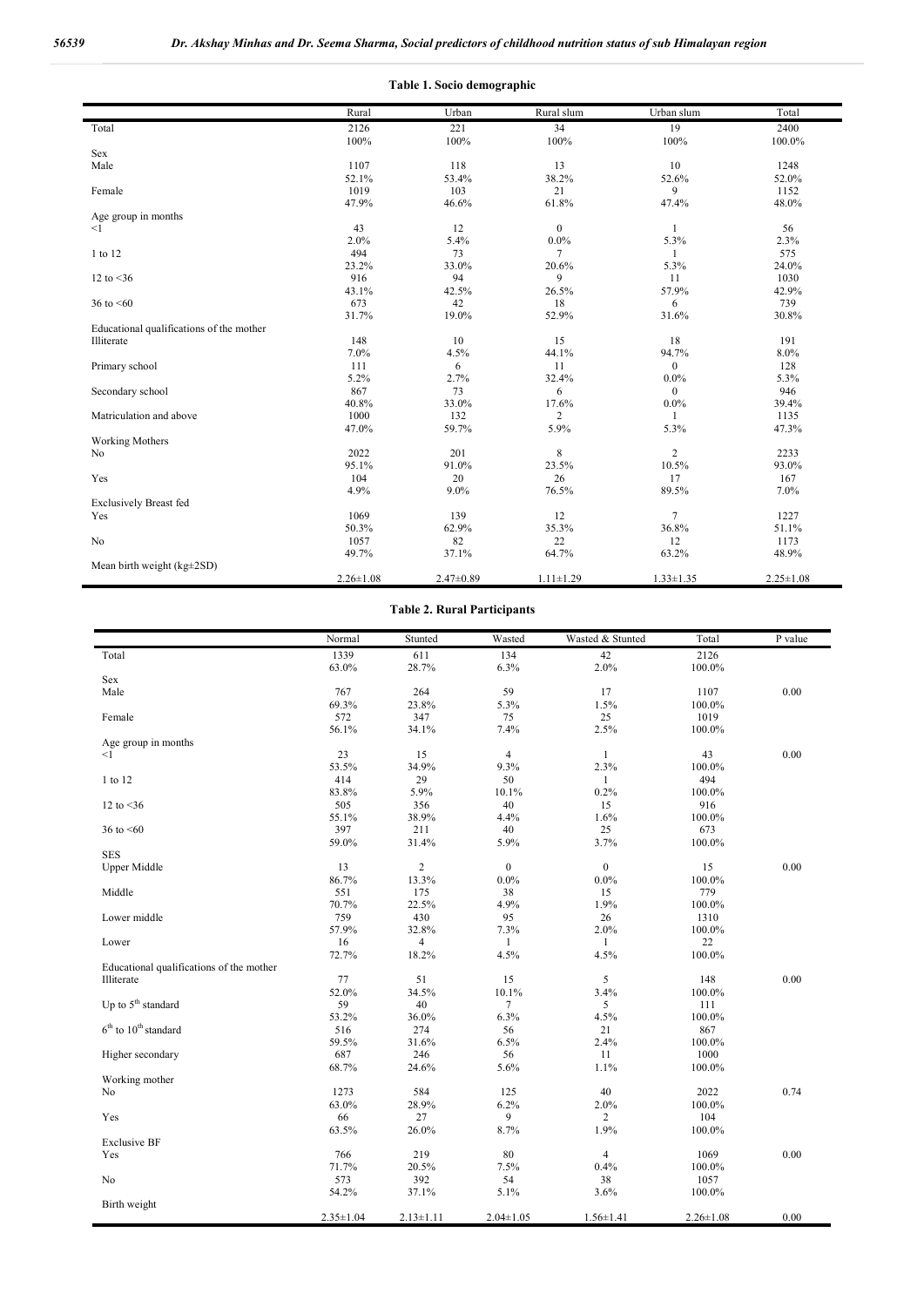|                                          | Normal          | Stunted         | Wasted           | Wasted & Stunted | Total           | $\overline{P}$ value |
|------------------------------------------|-----------------|-----------------|------------------|------------------|-----------------|----------------------|
| Total                                    | 145             | 51              | 19               | 6                | 221             |                      |
|                                          | 65.6%           | 23.1%           | 8.6%             | 2.7%             | 100.0%          |                      |
| Sex                                      |                 |                 |                  |                  |                 |                      |
| Male                                     | 86              | 22              | 9                | $\mathbf{1}$     | 118             | 0.05                 |
|                                          | 72.9%           | 18.6%           | 7.6%             | 0.8%             | 100.0%          |                      |
| Female                                   | 59              | 29              | 10               | 5                | 103             |                      |
|                                          | 57.3%           | 28.2%           | 9.7%             | 4.9%             | 100.0%          |                      |
| Age group in months                      |                 |                 |                  |                  |                 |                      |
| <1                                       | 9               | $\mathbf{1}$    | $\overline{2}$   | $\bf{0}$         | 12              | 0.00                 |
|                                          | 75.0%           | 8.3%            | 16.7%            | $0.0\%$          | 100.0%          |                      |
| 1 to 12                                  | 66              | 2               | 5                | $\bf{0}$         | 73              |                      |
|                                          | 90.4%           | 2.7%            | 6.8%             | 0.0%             | 100.0%          |                      |
| 12 to $<$ 36                             | 49              | 35              | 8                | $\overline{c}$   | 94              |                      |
|                                          | 52.1%           | 37.2%           | 8.5%             | 2.1%             | 100.0%          |                      |
| 36 to $\leq 60$                          | 21              | 13              | $\overline{4}$   | $\overline{4}$   | 42              |                      |
|                                          | 50.0%           | 31.0%           | 9.5%             | 9.5%             | 100.0%          |                      |
| <b>SES</b>                               |                 |                 |                  |                  |                 |                      |
| Upper                                    | 17              | $\mathbf{1}$    | 5                | $\mathbf{0}$     | 23              | 0.04                 |
|                                          | 73.9%           | 4.3%            | 21.7%            | $0.0\%$          | 100.0%          |                      |
| <b>Upper Middle</b>                      | 116             | 39              | 11               | 6                | 172             |                      |
|                                          | 67.4%           | 22.7%           | 6.4%             | 3.5%             | 100.0%          |                      |
| Middle                                   | 11              | 10              | 3                | $\mathbf{0}$     | 24              |                      |
|                                          | 45.8%           | 41.7%           | 12.5%            | $0.0\%$          | 100.0%          |                      |
| Lower middle                             | $\mathbf{1}$    | 1               | $\boldsymbol{0}$ | $\bf{0}$         | $\overline{c}$  |                      |
|                                          | 50.0%           | 50.0%           | $0.0\%$          | 0.0%             | 100.0%          |                      |
| Educational qualifications of the mother |                 |                 |                  |                  |                 |                      |
| Illiterate                               | $7\phantom{.0}$ | $\mathbf{1}$    | 1                | $\mathbf{1}$     | $10\,$          | 0.50                 |
|                                          | 70.0%           | $10.0\%$        | $10.0\%$         | $10.0\%$         | 100.0%          |                      |
| Up to 5 <sup>th</sup> standard           | 3               | 2               | 1                | $\mathbf{0}$     | 6               |                      |
|                                          | 50.0%           | 33.3%           | 16.7%            | $0.0\%$          | 100.0%          |                      |
| $6th$ to $10th$ standard                 | 43              | 23              | 5                | 2                | 73              |                      |
|                                          | 58.9%           | 31.5%           | 6.8%             | 2.7%             | 100.0%          |                      |
| Higher secondary                         | 92              | 25              | 12               | 3                | 132             |                      |
|                                          | 69.7%           | 18.9%           | 9.1%             | 2.3%             | 100.0%          |                      |
| Working mother                           |                 |                 |                  |                  |                 |                      |
| No                                       | 129             | 48              | 19               | 5                | 201             | 0.30                 |
|                                          | 64.2%           | 23.9%           | 9.5%             | 2.5%             | 100.0%          |                      |
| Yes                                      | 16              | 3               | $\Omega$         |                  | 20              |                      |
|                                          | 80.0%           | 15.0%           | $0.0\%$          | 5.0%             | 100.0%          |                      |
| <b>Exclusive Breast feeding</b>          |                 |                 |                  |                  |                 |                      |
| Yes                                      | 107             | $20\,$          | 11               | $\mathbf{1}$     | 139             | 0.00                 |
|                                          | 77.0%           | 14.4%           | 7.9%             | 0.7%             | $100.0\%$       |                      |
| No                                       | 38              | 31              | 8                | 5                | 82              |                      |
|                                          | 46.3%           | 37.8%           | 9.8%             | 6.1%             | 100.0%          |                      |
| Mean birth weight                        |                 |                 |                  |                  |                 |                      |
|                                          | $2.53 \pm 0.90$ | $2.27 \pm 0.94$ | $2.51 \pm 0.78$  | $2.68 \pm 0.43$  | $2.47 \pm 0.89$ | 0.32                 |

**Table 4. RURAL SLUM**

|                                          | Normal          | Stunted                 | Wasted           | Wasted & Stunted | Total           | P value |
|------------------------------------------|-----------------|-------------------------|------------------|------------------|-----------------|---------|
| Total                                    | $\overline{24}$ | 6                       | 3                | 1                | 34              |         |
|                                          | 70.6%           | 17.6%                   | 8.8%             | 2.9%             | 100.0%          |         |
| Sex                                      |                 |                         |                  |                  |                 |         |
| Male                                     | 10              | $\overline{c}$          | $\mathbf{1}$     | $\overline{0}$   | 13              | 0.84    |
|                                          | 76.9%           | 15.4%                   | 7.7%             | $0.0\%$          | 100.0%          |         |
| Female                                   | 14              | $\overline{\mathbf{4}}$ | $\overline{c}$   | 1                | 21              |         |
|                                          | 66.7%           | 19.0%                   | 9.5%             | 4.8%             | 100.0%          |         |
| Age group in months                      |                 |                         |                  |                  |                 |         |
| 1 to 12                                  | 6               | $\mathbf{0}$            | 1                | $\overline{0}$   | $\overline{7}$  | 0.33    |
|                                          | 85.7%           | 0.0%                    | 14.3%            | $0.0\%$          | 100.0%          |         |
| 12 to $<$ 36                             | 5               | 3                       | $\overline{0}$   | 1                | 9               |         |
|                                          | 55.6%           | 33.3%                   | $0.0\%$          | 11.1%            | 100.0%          |         |
| 36 to $\leq 60$                          | 13              | 3                       | 2                | $\overline{0}$   | 18              |         |
|                                          | 72.2%           | 16.7%                   | 11.1%            | 0.0%             | 100.0%          |         |
| <b>SES</b>                               |                 |                         |                  |                  |                 |         |
| Middle                                   | $\overline{c}$  | $\bf{0}$                | $\mathbf{1}$     | $\overline{0}$   | 3               | 0.68    |
|                                          | 66.7%           | $0.0\%$                 | 33.3%            | $0.0\%$          | 100.0%          |         |
| Lower middle                             | 11              | 3                       | $\mathbf{1}$     | $\overline{0}$   | 15              |         |
|                                          | 73.3%           | 20.0%                   | 6.7%             | 0.0%             | 100.0%          |         |
| Lower                                    | 11              | 3                       | $\mathbf{1}$     | 1                | 16              |         |
|                                          | 68.8%           | 18.8%                   | 6.3%             | 6.3%             | 100.0%          |         |
| Educational qualifications of the mother |                 |                         |                  |                  |                 |         |
| Illiterate                               | 12              | 3                       | $\boldsymbol{0}$ | $\mathbf{0}$     | 15              | 0.47    |
|                                          | 80.0%           | 20.0%                   | $0.0\%$          | $0.0\%$          | 100.0%          |         |
| Up to 5 <sup>th</sup> standard           | 5               | 3                       | $\overline{2}$   | $\mathbf{1}$     | 11              |         |
|                                          | 45.5%           | 27.3%                   | 18.2%            | 9.1%             | 100.0%          |         |
| $6th$ to $10th$ standard                 | 5               | $\bf{0}$                | $\mathbf{1}$     | $\overline{0}$   | 6               |         |
|                                          | 83.3%           | $0.0\%$                 | 16.7%            | $0.0\%$          | $100.0\%$       |         |
| Higher secondary                         | $\overline{c}$  | $\mathbf{0}$            | $\overline{0}$   | $\overline{0}$   | $\overline{c}$  |         |
|                                          | 100.0%          | $0.0\%$                 | $0.0\%$          | 0.0%             | 100.0%          |         |
| Working mother                           |                 |                         |                  |                  |                 |         |
| No                                       | $\overline{7}$  | $\mathbf{0}$            | $\mathbf{1}$     | $\overline{0}$   | 8               | 0.43    |
|                                          | 87.5%           | $0.0\%$                 | 12.5%            | $0.0\%$          | 100.0%          |         |
| Yes                                      | 17              | 6                       | $\overline{c}$   | 1                | 26              |         |
|                                          | 65.4%           | 23.1%                   | 7.7%             | 3.8%             | 100.0%          |         |
| Exclusive breast feeding                 |                 |                         |                  |                  |                 |         |
| Yes                                      | 9               | $\overline{c}$          | $\mathbf{1}$     | $\mathbf{0}$     | 12              | 0.89    |
|                                          | 75.0%           | 16.7%                   | 8.3%             | $0.0\%$          | 100.0%          |         |
| No                                       | 15              | 4                       | $\overline{c}$   | $\mathbf{1}$     | 22              |         |
|                                          | 68.2%           | 18.2%                   | 9.1%             | 4.5%             | 100.0%          |         |
|                                          |                 |                         |                  |                  |                 |         |
| Mean birth weight                        |                 |                         |                  | $\boldsymbol{0}$ |                 | 0.25    |
|                                          | $1.37 \pm 1.31$ | $0.85 \pm 1.32$         | $\boldsymbol{0}$ |                  | $1.11 \pm 1.29$ |         |

### **Table 3. Urban Participants**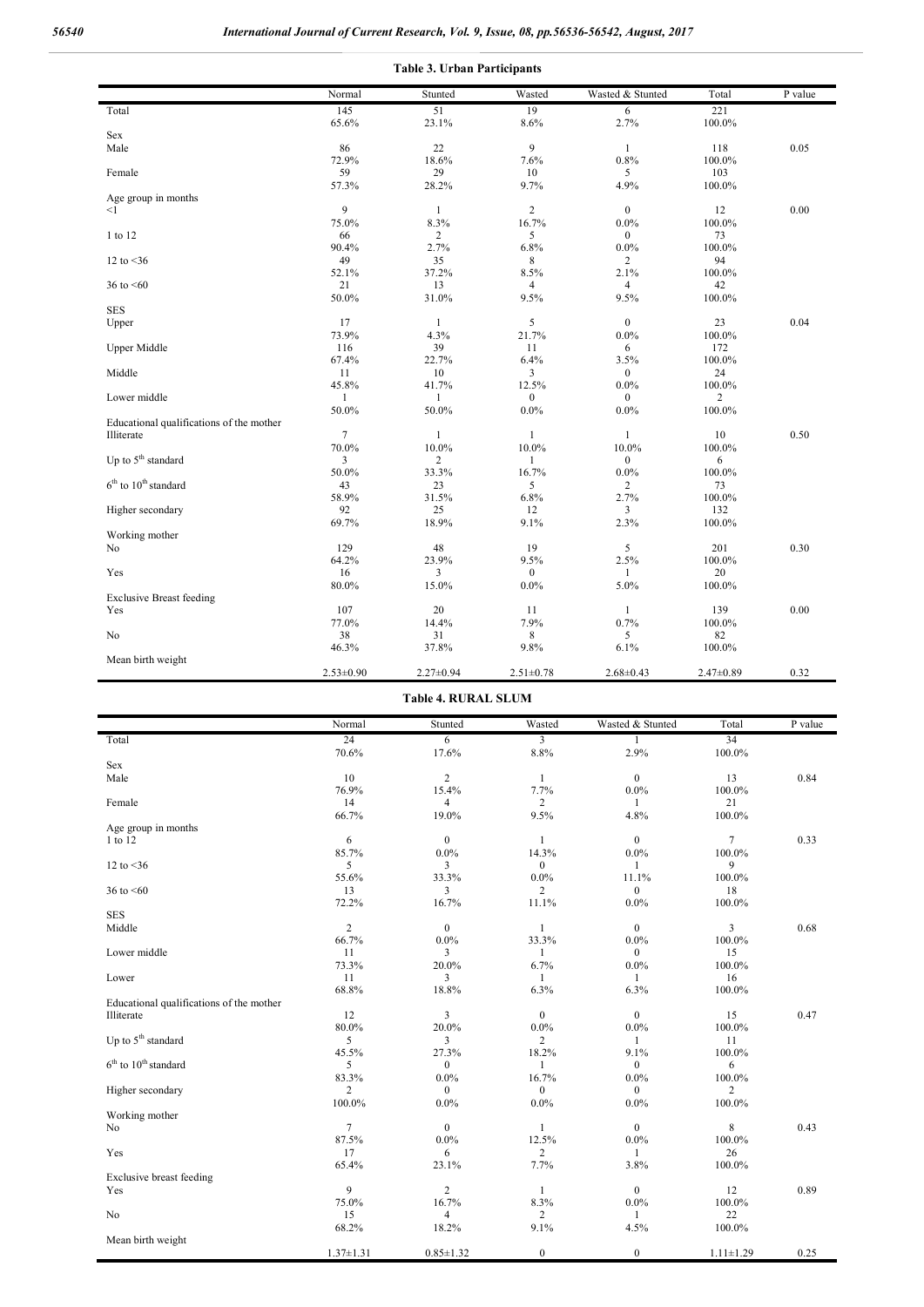|                                          | Normal          | Stunted         | Wasted & Stunted | Total           | P value |
|------------------------------------------|-----------------|-----------------|------------------|-----------------|---------|
| Total                                    | 10              | 8               | 1                | 19              |         |
|                                          | 52.6%           | 42.1%           | 5.3%             | 100.0%          |         |
| Sex                                      |                 |                 |                  |                 |         |
| Male                                     | 5               | $\overline{4}$  | 1                | 10              | 0.62    |
|                                          | 50.0%           | 40.0%           | 10.0%            | 100.0%          |         |
| Female                                   | 5               | 4               | $\overline{0}$   | 9               |         |
|                                          | 55.6%           | 44.4%           | $0.0\%$          | 100.0%          |         |
| Age group in months                      |                 |                 |                  |                 |         |
| $<$ 1                                    | $\mathbf{0}$    | 1               | $\mathbf{0}$     | 1               | 0.61    |
|                                          | $0.0\%$         | 100.0%          | $0.0\%$          | 100.0%          |         |
| 1 to 12                                  | $\mathbf{1}$    | $\overline{0}$  | $\theta$         | 1               |         |
|                                          | 100.0%          | $0.0\%$         | $0.0\%$          | 100.0%          |         |
| 12 to $<$ 36                             | 6               | 5               | $\theta$         | 11              |         |
|                                          | 54.5%           | 45.5%           | 0.0%             | 100.0%          |         |
| 36 to $\leq 60$                          | 3               | $\overline{2}$  | 1                | 6               |         |
|                                          | 50.0%           | 33.3%           | 16.7%            | $100.0\%$       |         |
| <b>SES</b>                               |                 |                 |                  |                 |         |
| Middle                                   | 1               | $\mathbf{0}$    | $\overline{0}$   | 1               | 0.62    |
|                                          | 100.0%          | $0.0\%$         | $0.0\%$          | 100.0%          |         |
| Lower middle                             | 9               | 8               | 1                | 18              |         |
|                                          | 50.0%           | 44.4%           | 5.6%             | 100.0%          |         |
| Educational qualifications of the mother |                 |                 |                  |                 |         |
| Illiterate                               | 9               | 8               | 1                | 18              | 0.62    |
|                                          | 50.0%           | 44.4%           | 5.6%             | 100.0%          |         |
| Higher secondary                         | 1               | $\overline{0}$  | $\theta$         | 1               |         |
|                                          | 100.0%          | $0.0\%$         | $0.0\%$          | 100.0%          |         |
| Working mothers                          |                 |                 |                  |                 |         |
| No                                       | $\theta$        | $\mathbf{1}$    | 1                | $\overline{2}$  | 0.01    |
|                                          | $0.0\%$         | 50.0%           | 50.0%            | 100.0%          |         |
| Yes                                      | 10              | $\overline{7}$  | $\overline{0}$   | 17              |         |
|                                          | 58.8%           | 41.2%           | $0.0\%$          | 100.0%          |         |
| Exclusive breast feeding                 |                 |                 |                  |                 |         |
| Yes                                      | $\overline{4}$  | 3               | $\mathbf{0}$     | $\overline{7}$  | 0.73    |
|                                          | 57.1%           | 42.9%           | $0.0\%$          | 100.0%          |         |
| No                                       | 6               | 5               | 1                | 12              |         |
|                                          | 50.0%           | 41.7%           | 8.3%             | 100.0%          |         |
| Mean Birth weight                        |                 |                 |                  |                 |         |
|                                          | $1.81 \pm 1.34$ | $0.91 \pm 1.28$ | $\boldsymbol{0}$ | $1.33 \pm 1.35$ | 0.24    |

#### **Table 5. Urban slum**

## **DISCUSSION**

The male participation is slightly high as compared to female participation in our study. As per census 2011, child sex ratio (0-6 yrs), was reported 919 for India, where as for district Kangra it was 876. (Census of India 2011) Although various studies have presented different age groups in their analysis, majority of the participants were in the age group 2 to 3 years of age. Similar was the finding in our study which can probably be due to majority of children above 3 years of age attending play/preschool during our visits. It was reported that only 5.7% of the mothers were found illiterate and only 7% of the mothers were working for more than 6 hours a day away from home. A higher rate of illiteracy among mothers of subjects was reported by Srivastva *et al*., (9.5%), Nilanjana *et al*., (24.2%) and Mohammed *et al*., (44.3%). (Srivastva *et al*., 2012; Khalid *et al*., 2014; Majumdar *et al*., 2014) Majumdar *et al* in Pondicherry revealed a lower proportion of illiteracy (3.7%) among mothers as compared to our study. (Raina *et al*., 2016) Even a higher proportion of illiteracy were reported among women in H.P. by NFHS-4. Literacy can affect the decision making process and health care seeking behaviour. The nutritional status of the study subjects were categorized according to Waterlow's classification and it was observed that 28.2% of the study participants were stunted, 6.5% were wasted and  $2.1\%$  were both stunted & wasted. In an analysis conducted to identify the relation between malnutrition and cognition among children (1-10 years) from the same area of state reported a higher proportion of 49.5% of children were stunted, 10.0% were wasted, and 4.9% were both wasted and stunted. (de Onis *et al*., 2006) The prevalence is lower as compared to both surveys NFHS-4 and DLHS-4 for the state.

The surveys represent the sample from whole state and our data represents only one district from the state hence leading to variation in results. Moreover, the national level surveys use WHO growth standard while we used National Centre for Health Statistics (NCHS) growth standard to get the prevalence of under nutrition. The WHO growth standard is known to increase the prevalence of under nutrition specially stunting as compared to the NCHS growth standard. (Patel *et al*., 2013) As per the study conducted by Patel P *et al*, in the year 2010, according to IAP classification, 51.2% children were underweight, a higher proportion of children were stunted and wasted as compared to our study. (Yisak *et al*., 2015) According to a study conducted by Mohammad et al, 61.9% of children were malnourished indicating higher prevalence of malnutrition which is higher as compared to our study (36.7%). (Khalid *et al*., 2014) It can be due to various extrinsic and intrinsic factors which require further research. Similar scenario was observed in a district from an African country where the proportion of stunting among children was higher than wasting, however the proportion of under nutrition was higher than the children of our district. (Meshram *et al*., 2017) From the above discussed studies it is clear that overall prevalence of malnutrition is higher in all other studies as compare to our study. This can be an associated morbidity due to disease specific illnesses.

A higher proportion of females were wasted, stunted or both as compared to males in rural, urban and rural slum areas. These findings were supported by Srivastva *et al*. (2012) The National Nutrition Monitoring Bureau in their analysis of ten states from India on nutrient intakes and nutrition status reported the prevalence of stunting higher among boys (44.3%) compared to